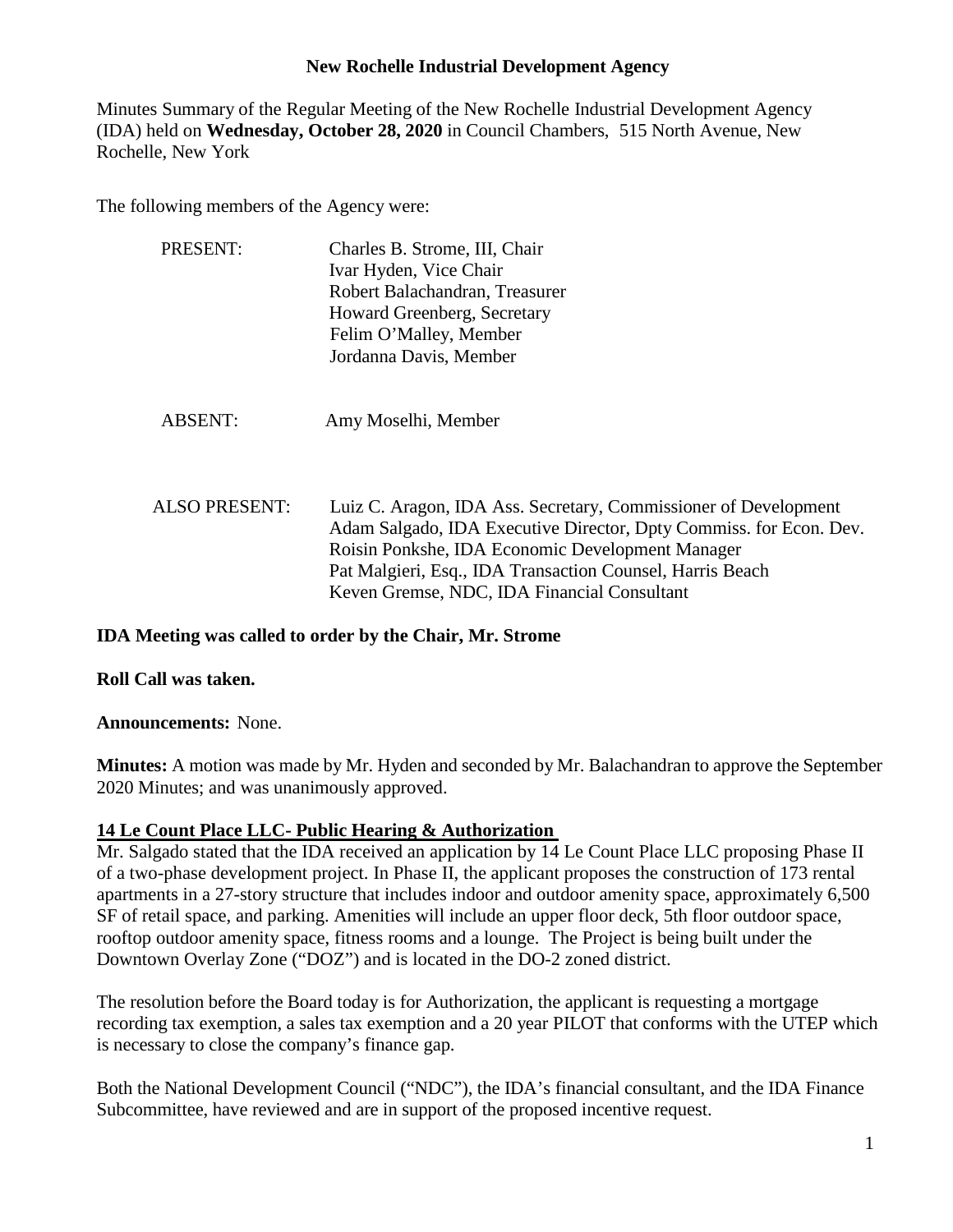Kevin Gremse of NDC came to the podium to provide a more detailed summary.

The Board provided question and comment.

#### **Public Hearing:**

Mr. Strome, Chair, opened the hearing to the public who wished to comment or speak in favor or opposition.

The following members of the public provided comments, full public comments can be viewed: [https://newrochelle.granicus.com/MediaPlayer.php?view\\_id=2&clip\\_id=1722](https://newrochelle.granicus.com/MediaPlayer.php?view_id=2&clip_id=1722)

Kwamaine Dixon New Rochelle, NY

Jamaal Gill 55 Calhoun Avenue New Rochelle, NY

Michael Yellin 38 Lakeside Drive New Rochelle, NY Written Statement Attached

Seth Markusfeld 74 Lakeside Drive New Rochelle, NY Written Statement Attached

Jesus Carvantes 10 Hemingway Ave New Rochelle, NY

Anthony Spence 302 Union Ave New Rochelle, NY Written Statement Attached

Darren Gannon 28 Moran Place New Rochelle, NY

Dabranson Allen 15 Morgan Street New Rochelle, NY

Alex Cruz 60 Rockdale Avenue New Rochelle, NY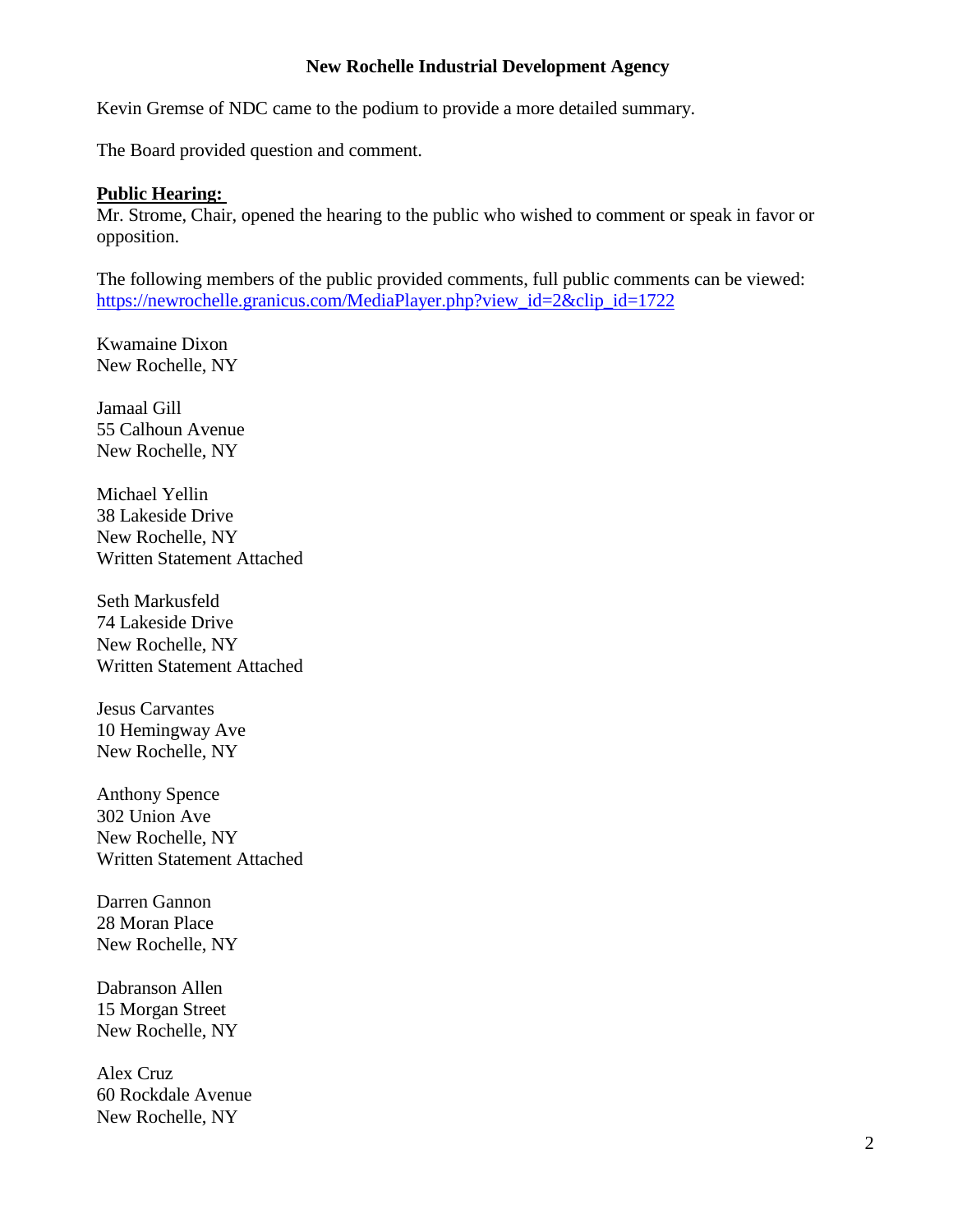Sol Cruz 60 Rockdale Avenue New Rochelle, NY Written Statement Attached

Myriam Decine Mount Joy Place New Rochelle, NY

There being no more speakers, the Chair, Mr. Strome, closed the hearing for this project.

A motion to approve was made by Mr. Balachandran and seconded by Mr. Strome. All in favor, the motion passed.

#### **Georgica Green Ventures, LLC- 11 Garden Street- Public Hearing & Authorization**

Mr. Salgado stated that the IDA received an application from Georgica Green Ventures LLC proposing the construction of an affordable housing development consisting of 219 rental units in a nineteen story building. Seventy-seven units will be set aside to be leased through New Destiny Housing Corp. for victims of domestic violence. The Project also proposes amenity space including lounges, play area, and a gym. Additionally, the Project proposes a community service facility to be operated by a non-profit through the City of New Rochelle. The Project is being built under the Downtown Overlay Zone ("DOZ") and is located in the DO-2 zoned district.

The resolution before the Board today is for Authorization, the applicant is requesting a mortgage recording tax exemption, a sales tax exemption and a 30 PILOT that deviates from the UTEP which is necessary to close the company's finance gap.

Both the National Development Council ("NDC"), the IDA's financial consultant, and the IDA Finance Subcommittee, have reviewed and are in support of the proposed incentive request.

Kevin Gremse of NDC came to the podium to provide a more detailed summary.

The Board provided question and comment.

### **Public Hearing:**

Mr. Strome, Chair, opened the hearing to the public who wished to comment or speak in favor or opposition.

The following members of the public provided comments, full public comments can be viewed: [https://newrochelle.granicus.com/MediaPlayer.php?view\\_id=2&clip\\_id=1722](https://newrochelle.granicus.com/MediaPlayer.php?view_id=2&clip_id=1722)

Michael Yellin 38 Lakeside Drive New Rochelle, NY Written Statement Attached

There being no more speakers, the Chair, Mr. Strome, closed the hearing for this project.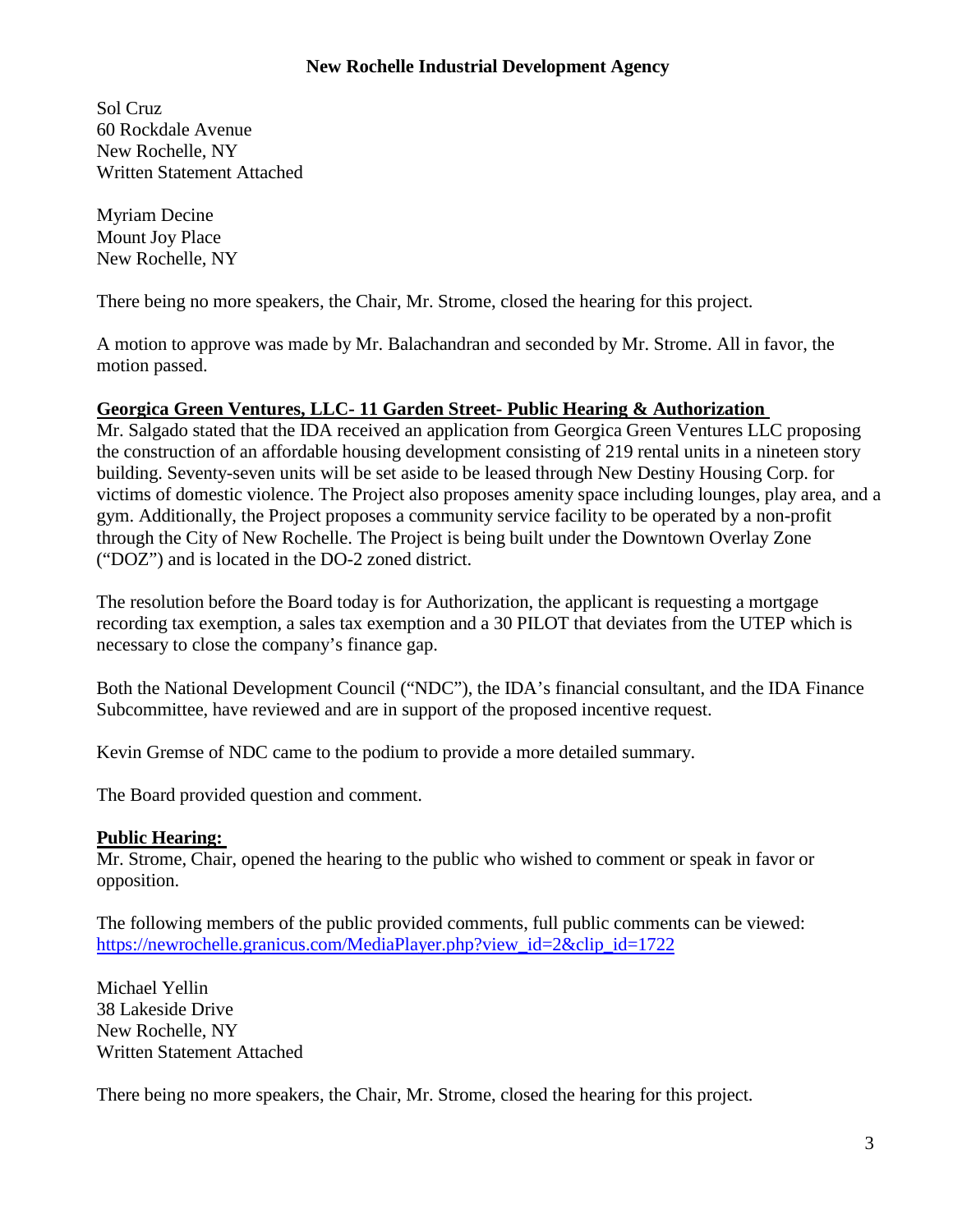The Board provided question and comment.

A motion to approve was made by Mr. Strome and seconded by Mr. Hyden. Mr. Balachandran recused himself from the vote. All in favor, the motion passed.

#### **2021 Budget Adoption- Resolution**

Mr. Salgado stated that the proposed 2021 IDA budget has been circulated to the Board and is located on page 177 of the Agenda packet for reference. This item also includes the budget projections through year 2024.

The 2021 Budget as proposed was reviewed and agreed upon by the IDA Finance Subcommittee. In addition to ensuring that current contractual obligations will be funded through 2021, the Proposed 2021 Budget includes funding to continue with Westhab, Pathways to Apprenticeship, and Anchin, among other initiatives. As in the past, all newly contracted obligations over \$5K will be brought to the Board prior to executing an Agreement.

A motion to approve was made by Mr. Balachandran and seconded by Mr. Strome. All in favor, the motion passed.

**New Business/Discussion:** None.

**Next Meeting:** Wednesday, November 18, 2020

**Adjournment**: Mr. Balachandran made a motion to adjourn the meeting, seconded by Mr. O'Malley. All in favor, the motion passed.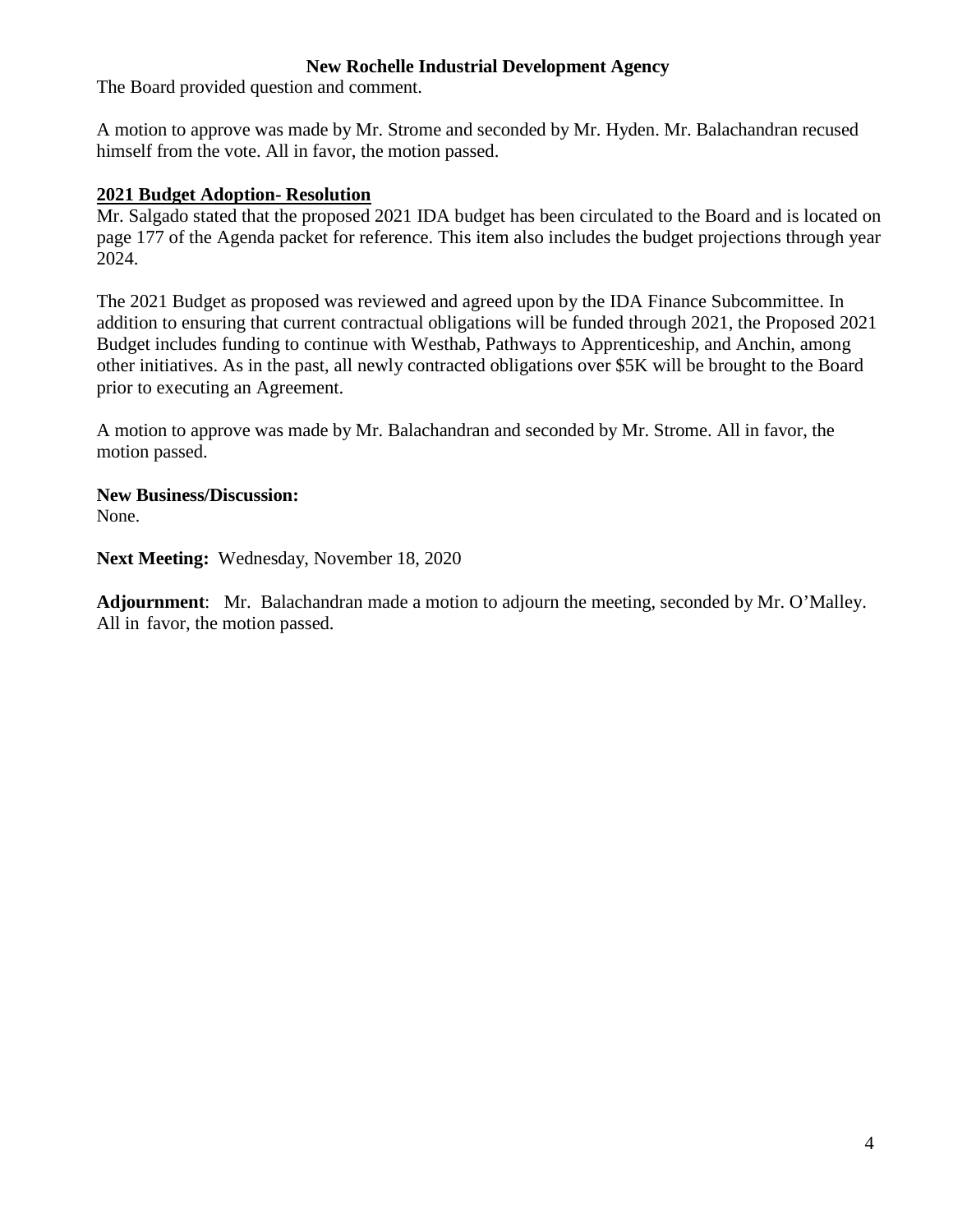### New Rochelle IDA NRAJ Statement, 11 Garden Street October 28, 2020

Michael Yellin, 38 Lakeside Drive. I am Co-Chair of the New Rochelle Alliance for Justice, an alliance of faith, community and labor groups organizing for racial equity.

We are not here to criticize Georgica Green. They are doing the best they can with what was a bad idea from the start, the construction of a stand-alone affordable housing development to meet RXR's commitments.

Let me explain why this is a bad idea.

Number one: RXR's Church/Division Street project is in an Economic Opportunity Zone. Trump set these zones up to 'encourage investment in poor communities.'

Using a Trump tax deal meant to help poor people in order to build a luxury highrise with the required affordable units segregated in a project literally on the other side of the tracks, next to the thruway, across the street from the County Court, is bad.

Number two: As Chairman of the Regional Plan Association, RXR's Scott Rechler knows segregating affordable units from market rate units is bad. RXR's development model puts affordable and market rate apartments together. Its first project at 360 Huguenot Street is proof of that.

The City encouraged RXR to build the Garden Street project as a way to get more affordable units earlier than if they built the required 10% over time.

 $\mathbf{1}$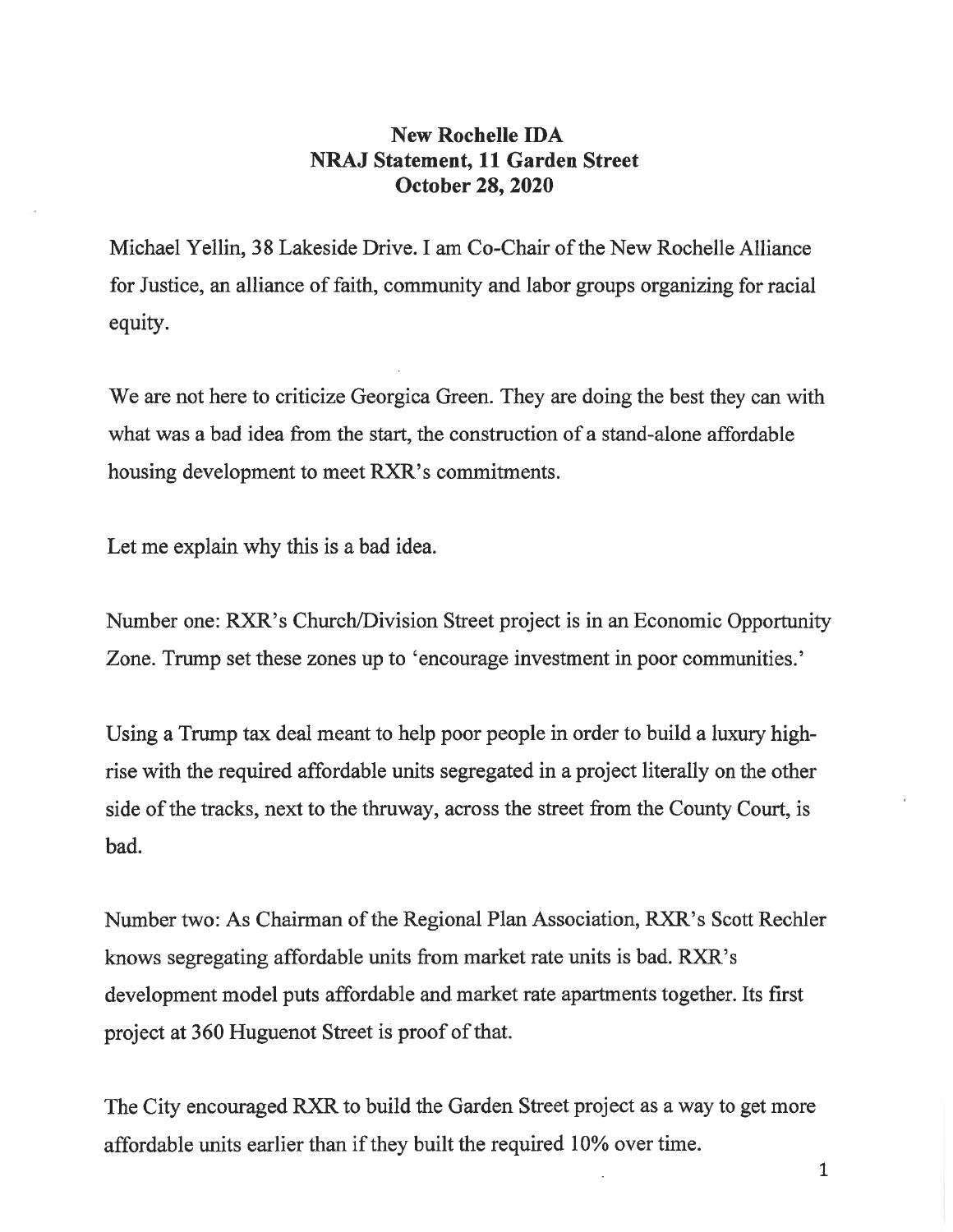Which leads me to the third reason why this project is a bad idea.

The City is now considering strengthening the affordable housing requirements. With approval of the Garden Street project, RXR will have met their requirements by "banking" affordable units in the Garden Street project and, thus, not have to meet the new requirements.

The Westchester County Planning Board agrees that segregating and banking affordable housing is bad. At their April 2, 2019 meeting they chastised New Rochelle, stating in part, ".. .the Board is displeased that the affordable units are not interspersed within the market rate units," and approved infrastructure funding for the project with the condition that "the affordable unit allocation for this development cannot be used for a future application by the developer."

You have the power to transform this bad idea into a good plan. You can vote this project down tonight and instruct the Department of Development to work with RXR and Georgica Green to find a way to build both the Garden Street project and include the required number of affordable units in the Church/Division Street project as well.

It's a tall order but it can be done.

In the end, we hope 11 Garden Street gets built and RXR includes 10% affordable units in the Church/Division Street project.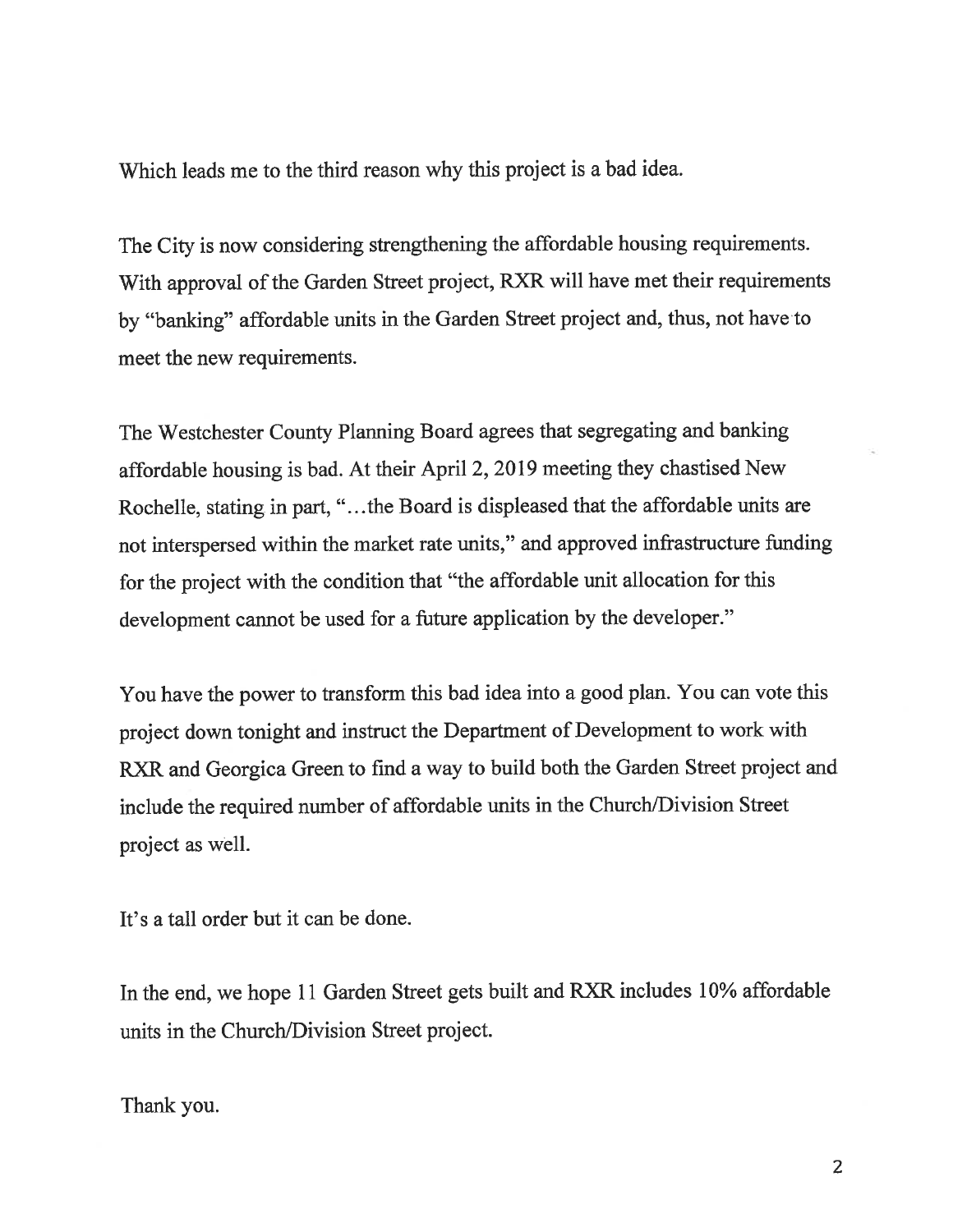#### DRAFT

### New RoAR Statement New RocheIIe IDA 14 LeCount Pl. Phase H October 28, 2020

Seth Markusfeld, 74 Lakeside Drive. I speak on behalf of New Rochelle Against Racism (New RoAR).

In order to "provide a crucial opportunity for advancing City policy objectives, including targeting employment and business opportunities, " both the IDA and the City Council unanimously adopted the Economic Opportunity and Non-Discrimination Policy as part of the City's downtown redevelopment plans.

WBLM is not in compliance with the Policy at both its 14 LeCount Place and Maple Avenue projects.

The following pertains to their 2019 Annual Report to the City on how they are meeting the goals of the Policy for Phase I of 14 LeCount Place.

The Policy states, "... each Developer shall have a goal of awarding at least 10% of prime contracts" to local businesses. WBLM reports zero (0) prime contracts were awarded to a New Rochelle business.

The Policy states, "Each Prime Contractor shall have a goal of awarding 20% of the dollar value of subcontracts for construction work" to local businesses. WBLM reports that zero  $(0)$  out of seventeen  $(17)$  contracts were awarded to New Rochelle subcontractors.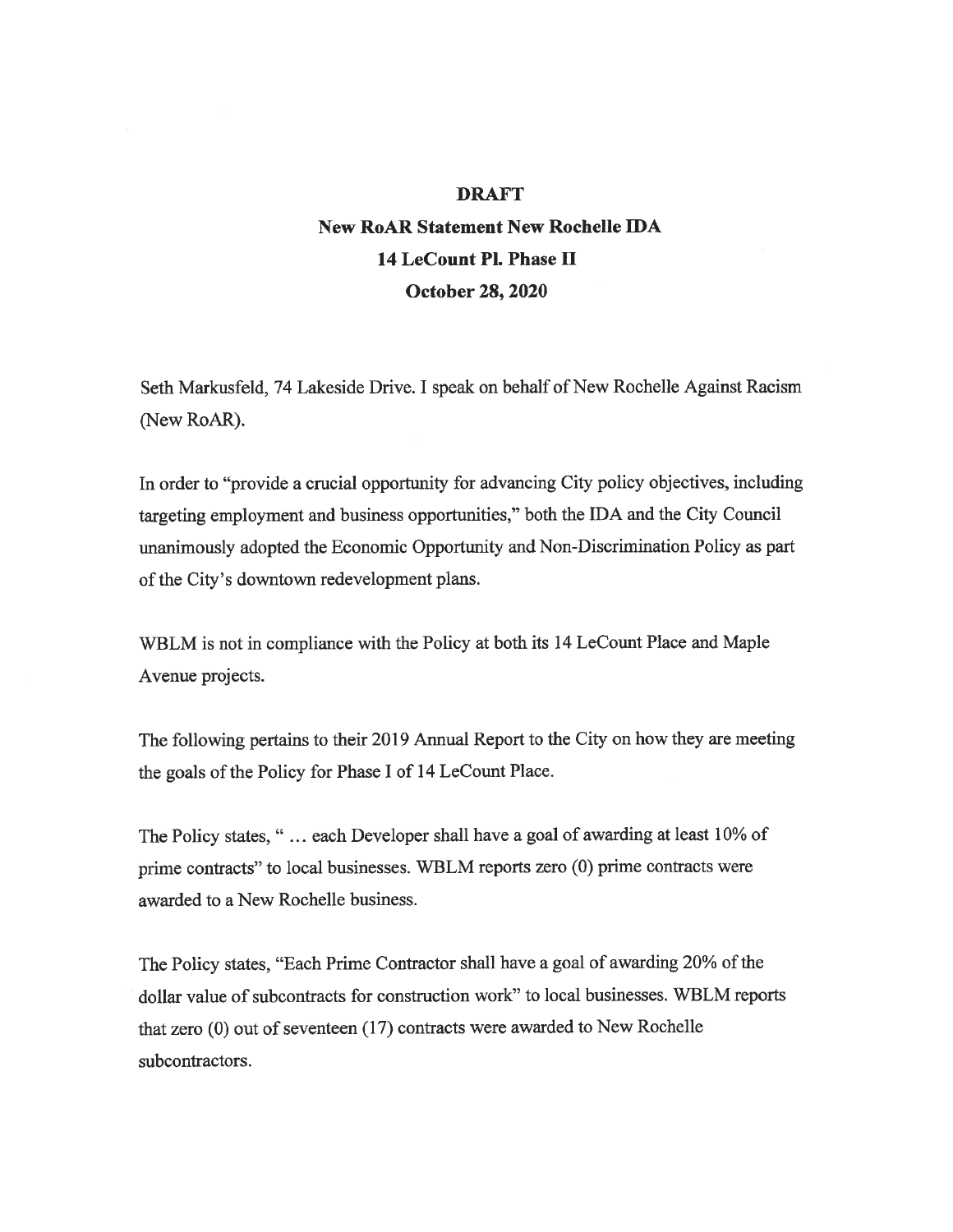The Policy sets the goal of "at least 20% of the work hours" to go to New Rochelle residents. WBLM reported 0 out of a total of 66 construction workers were residents in 2019.

This data shows WBLM is failing miserably to meet the goals of the Policy at 14 LeCount Place Phase I.

Unfortunately, the City's Policy has no teeth and developers are not required to meet its goals. So they choose not to.

You have the power to change. Here are a couple of suggestions to help fulfill the IDA'S mission to promote economic vitality and improve the standard of living for ALL New Rochelle residents.

Strengthen the apprenticeship language in the Uniform Tax Exemption Policy to mandate that all contractors participate in federal or state-approved apprenticeship programs with a record of successful graduations over a 5-year period for all construction trades in which they employ workers.

Require that either prevailing wages be paid or that the developer negotiates a Project Labor Agreement with the Building Trades.

These policies would go a long way to ensure a career path for our youth and that workers are paid family supporting wages that strengthen our community.

We ask you to deny the application before you tonight for 14 LeCount Place Phase II unless and until WBLM makes assurances that they will meet the goals of the Policy at this project.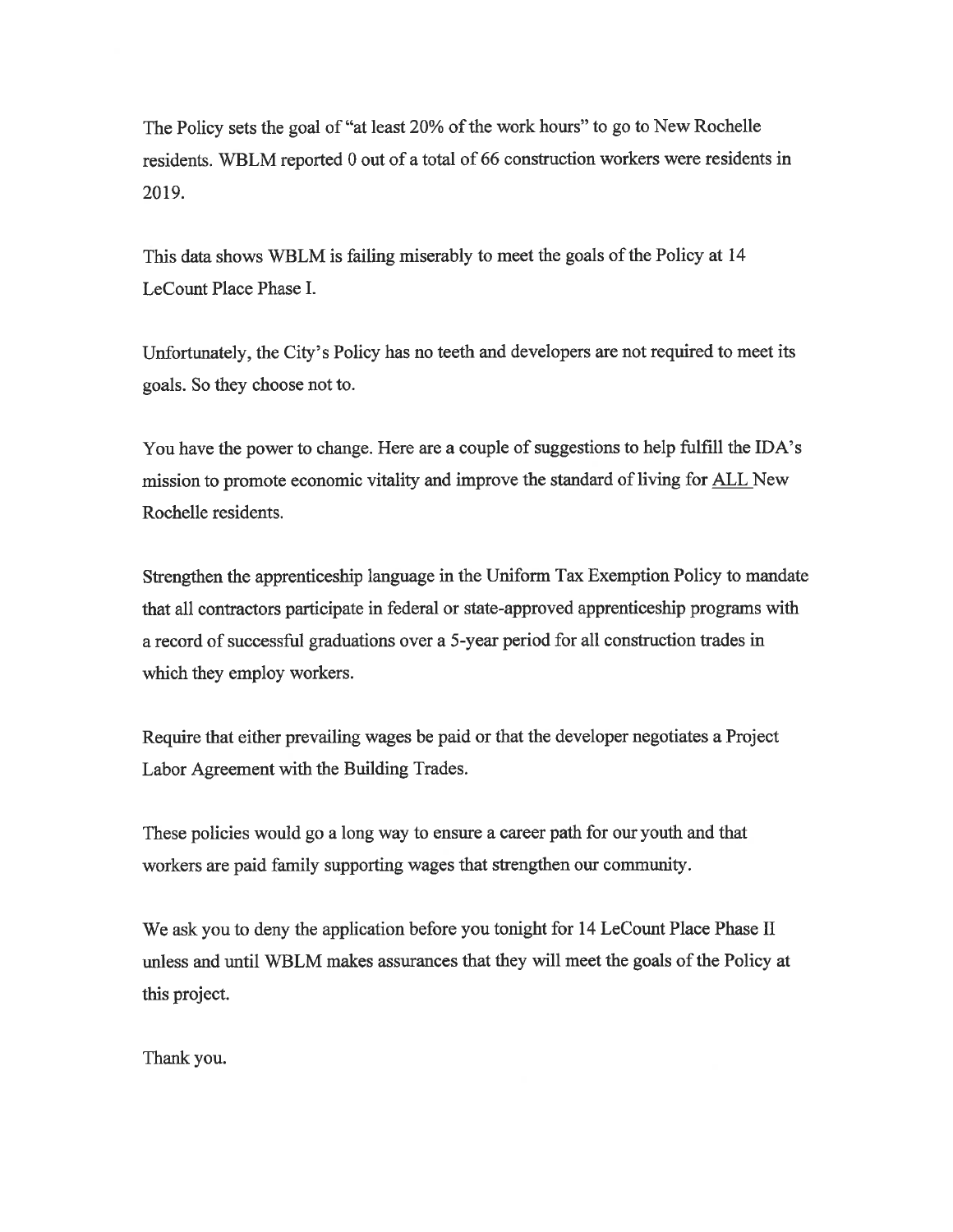## Anthony Spence New Rochelle IDA Testimony October 20, 2020

Good evening, my name is Anthony Spence, I live at 302 Union Ave. My remarks are directly related to the 14 LeCount Place project but I would like them admitted into the record for tonight's other hearing.

I am here to speak about the value of a union apprenticeship program and what it has meant for me and to urge you to include labor standards when you invest the public's money in projects like the ones before you tonight.

I graduated New Rochelle High School in 2007. When the Pathways to Apprenticeship program that you funded reached out to find people like me in New Rochelle who wanted to have a career in the building trades unions, I jumped on the opportunity.

When I graduated the program in August, Gus Marciante from Carpenters Local 279, interviewed me and recommended me for their apprenticeship program.

I am now working at RXR's Church/Division Street project. It gives me a lot of pride as a New Rochelle resident to actually be putting up a building that's going to be there for years to come.

We visited the site during class and I am now working there. I see a number of my P2A classmates working there now, too, ironworkers, pipefitters, different trades. This is a win-win for everybody.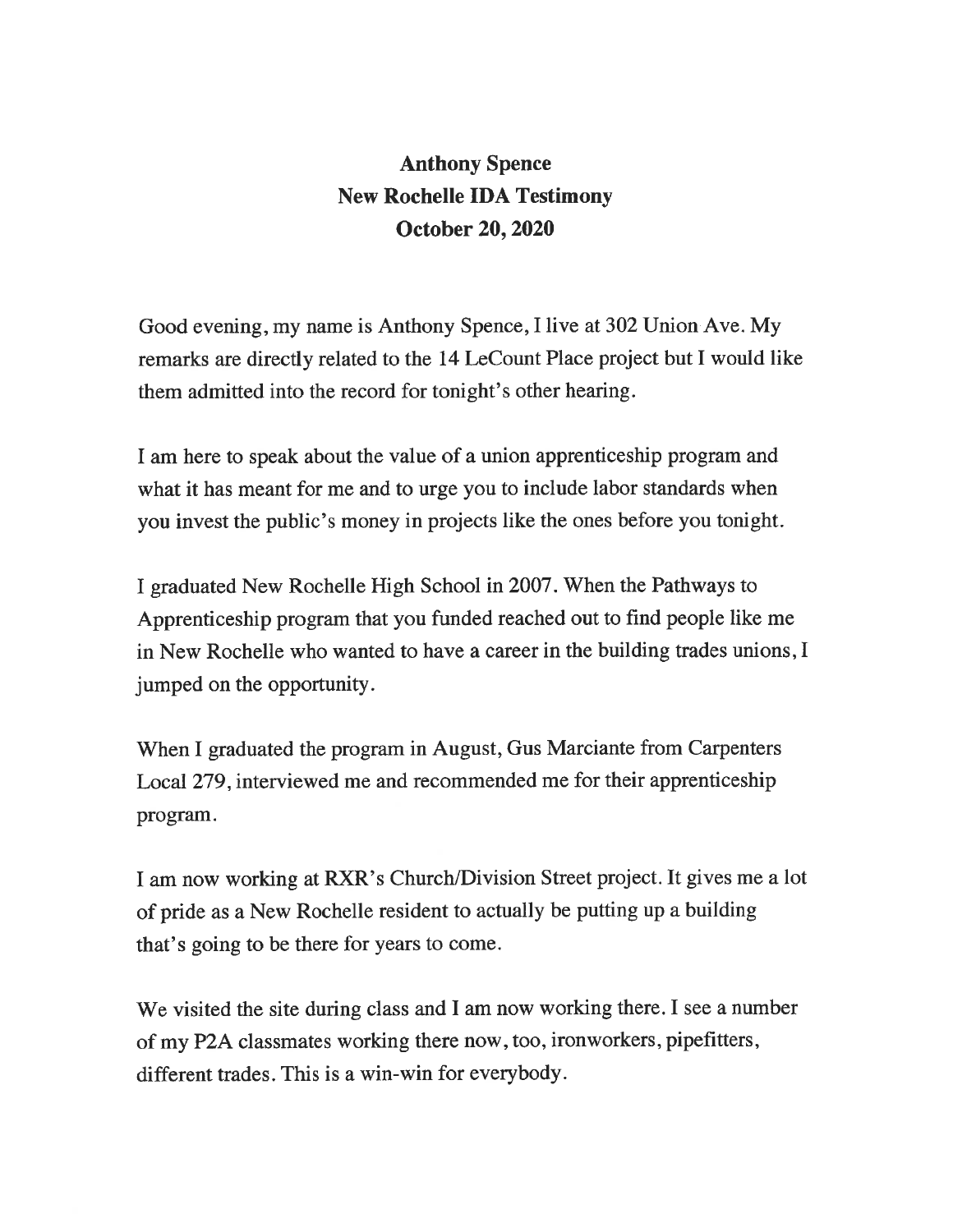I want to thank you for what you have done for me. This apprenticeship has meant so much to me, a job that I want to continue with and a stable career for the future.

I went to New Rochelle High School and I'm sure that there are many people like me who would jump at the chance to get into the constmction trades

Unfortunately, there is hardly any union work going on in the downtown. It's mostly all non-union and its being done by people who don't live here.

I would like you to do what you can to provide the opportunity for people to get employed in the construction trades.

You have the power to do that. You can attach labor standards to the tax breaks you give developers who come before you for tax breaks like WBLM and others who come to you for tax breaks.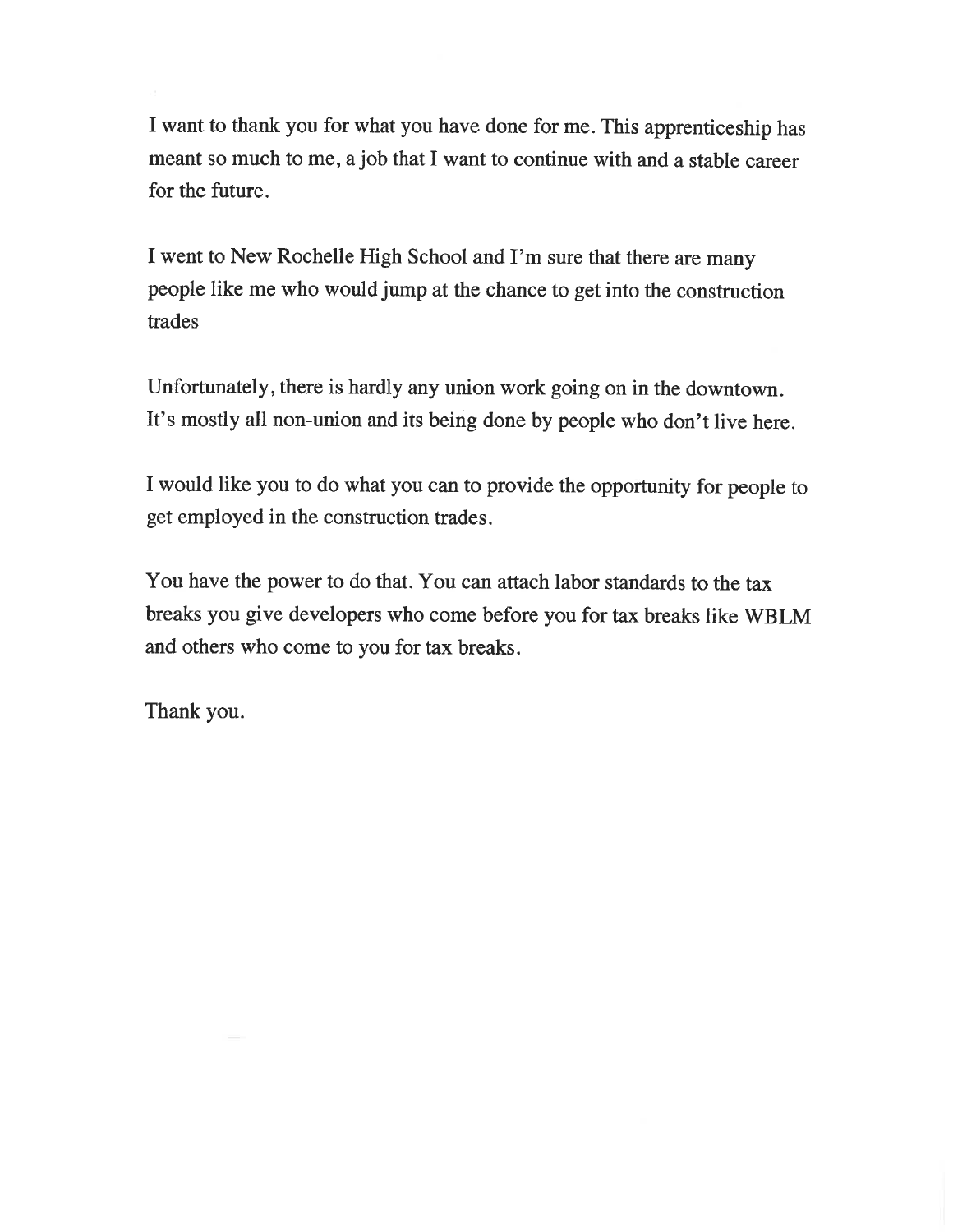# Sol Cruz New Rochelle IDA Testimony October 28, 2020

Good evening, my name is Sol Cruz, I live at 60 Rockdale Avenue. My remarks are directly related to the 14 LeCount Place project but I would like them admitted into the record for the other public hearing tonight.

I am here to speak about the value of a union apprenticeship program and what it has meant for me and to urge you to include labor standards when you invest the public's money in projects like the ones before you tonight.

When I graduated New Rochelle High School I tried college, but college didn't really work out for me. I didn't really like it.

After I dropped out of college I worked at a grocery store because I didn't know what else I was going to do with my life.

My dad told me I had to do something more so I ended up going to trade school for plumbing. After that I got a job with a non-union company doing plumbing.

When the building trades unions had a job fair at a church on Lincoln Ave. I went and met Joe Dullea, the Westchester Business Agent for Local 21 Plumbers and Pipefitters. He got me into Local 21 as an apprentice and that's where I am at right now.

This apprenticeship has meant so much to me, a job that I want to continue with and a stable career for the future.